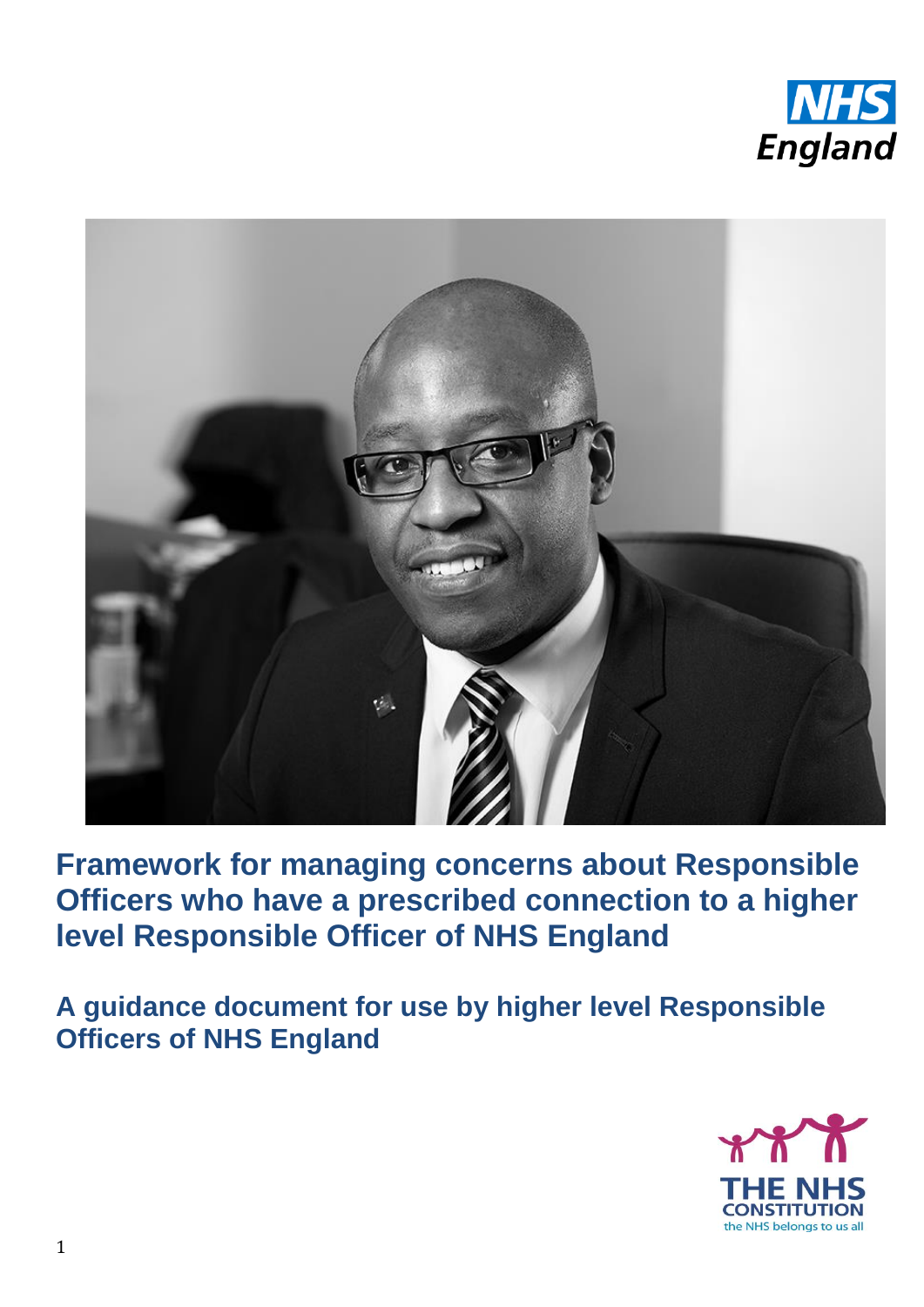#### **NHS England INFORMATION READER BOX**

| <b>Directorate</b> |                                 |                               |
|--------------------|---------------------------------|-------------------------------|
| <b>Medical</b>     | <b>Commissioning Operations</b> | Patients and Information      |
| Nursing            | Trans. & Corp. Ops.             | <b>Commissioning Strategy</b> |
| Finance            |                                 |                               |
|                    |                                 |                               |

| <b>Publications Gateway Reference:</b>       | 04823                                                                                                                                                         |  |
|----------------------------------------------|---------------------------------------------------------------------------------------------------------------------------------------------------------------|--|
| <b>Document Purpose</b>                      | Guidance                                                                                                                                                      |  |
| <b>Document Name</b>                         | Framework for managing concerns about Responsible Officers who<br>have a prescribed connection to a higher level Responsible Officer of<br><b>NHS England</b> |  |
| Author                                       | NHS England/Medical directorate/Medical Revalidation team                                                                                                     |  |
| <b>Publication Date</b>                      | 29 February 2016                                                                                                                                              |  |
| <b>Target Audience</b>                       | Medical Directors, NHS England Regional Directors, Responsible<br><b>Officers</b>                                                                             |  |
| <b>Additional Circulation</b><br>List        |                                                                                                                                                               |  |
| <b>Description</b>                           |                                                                                                                                                               |  |
| <b>Cross Reference</b>                       | N/A                                                                                                                                                           |  |
| <b>Superseded Docs</b><br>(if applicable)    | N/A                                                                                                                                                           |  |
| <b>Action Required</b>                       | N/A                                                                                                                                                           |  |
| <b>Timing / Deadlines</b><br>(if applicable) | N/A                                                                                                                                                           |  |
| <b>Contact Details for</b>                   | <b>Kerry Gardner</b>                                                                                                                                          |  |
| further information                          | <b>Revalidation Programme Manager</b>                                                                                                                         |  |
|                                              | Waterfront 4, Goldcrest Way                                                                                                                                   |  |
|                                              | Newburn Riverside, Newcastle upon Tyne                                                                                                                        |  |
|                                              | <b>NE15 8NY</b>                                                                                                                                               |  |
|                                              | 07900 715198                                                                                                                                                  |  |
|                                              | www.england.nhs.uk/revalidation/ro/resp-con/                                                                                                                  |  |
| <b>Document Status</b>                       |                                                                                                                                                               |  |

This is a controlled document. Whilst this document may be printed, the electronic version posted on the intranet is the controlled copy. Any printed copies of this document are not controlled. As a controlled document, this document should not be saved onto local or network drives but should always be accessed from the intranet.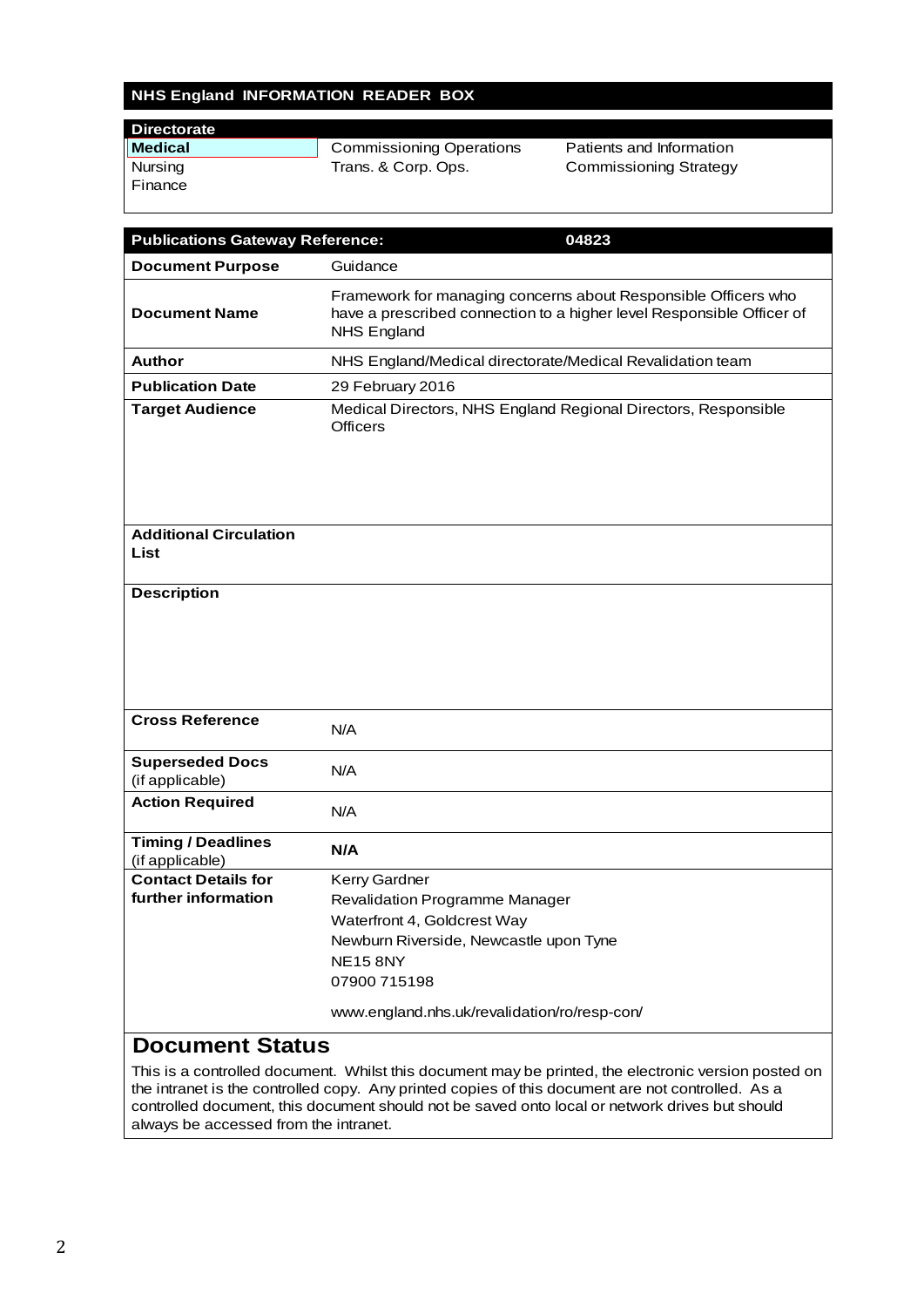# **NHS England**

*Framework for managing concerns about Responsible Officers who have a prescribed connection to a higher level Responsible Officer of NHS England*

**A guidance document for use by higher level Responsible Officers of NHS England** 

February 2016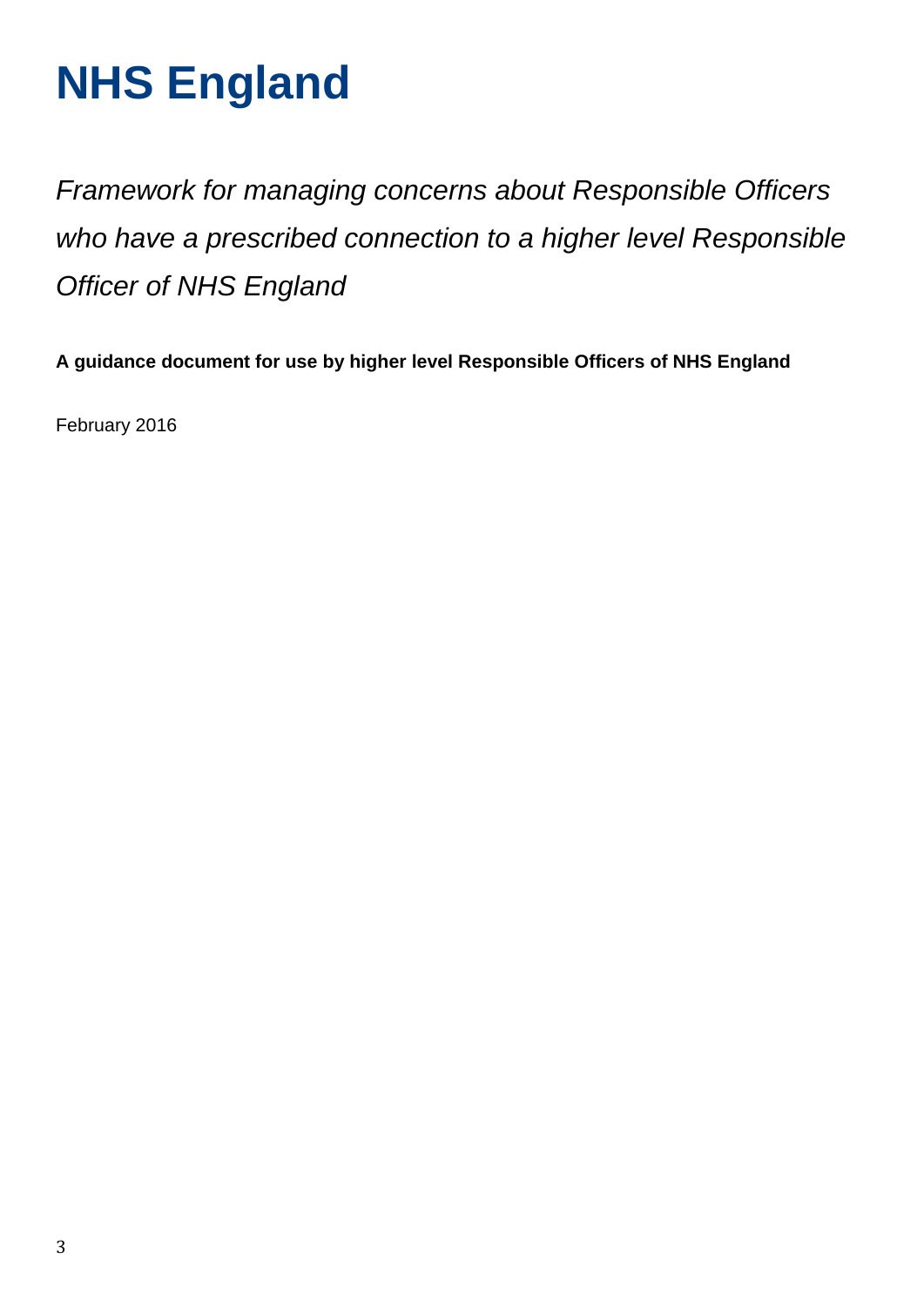### **Contents**

| 8. Scope of responsibilities of the Higher Level Responsible Officer  14 |  |
|--------------------------------------------------------------------------|--|
|                                                                          |  |
|                                                                          |  |
|                                                                          |  |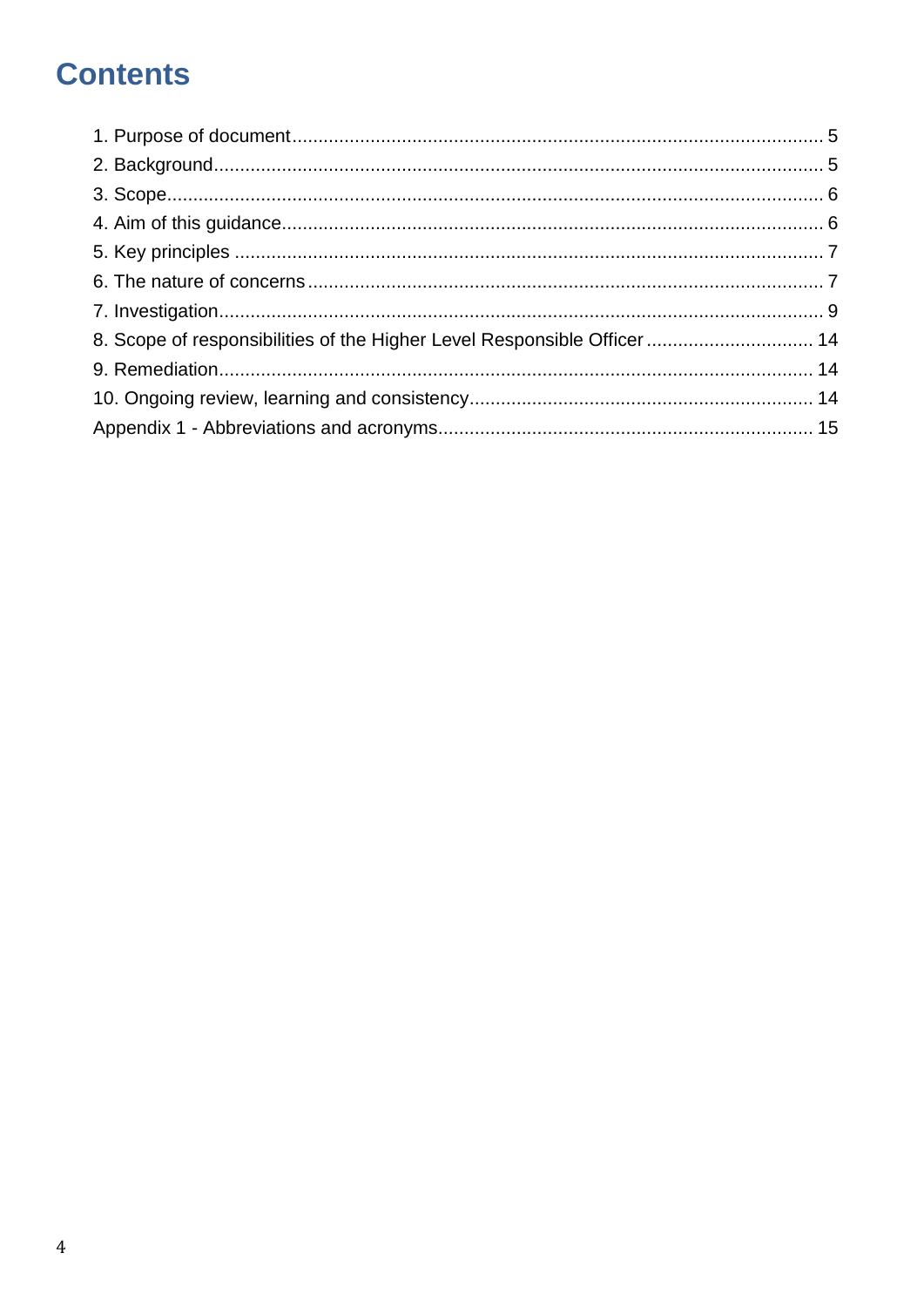### **1. Purpose of document**

<span id="page-4-0"></span>This NHS England guidance document seeks to ensure that the handling of concerns about Responsible Officers (ROs) who have a prescribed connection to an NHS England higher level RO (HLRO) is undertaken fairly, proportionately, in alignment with statutory obligations, in partnership with other agencies where necessary and in a way that drives up quality and safety of healthcare. This is a new process and the framework will be kept under review and defined as needed.

Promoting equality and addressing health inequalities are at the heart of NHS England's values. Throughout the development of the policies and processes cited in this document, we have:

Given due regard to the need to eliminate discrimination, harassment and victimisation, to advance equality of opportunity, and to foster good relations between people who share a relevant protected characteristic (as cited under the Equality Act 2010) and those who do not share it; and

Given regard to the need to reduce inequalities between patients in access to, and outcomes from healthcare services and to ensure services are provided in an integrated way where this might reduce health inequalities

### **2. Background**

#### **Revalidation**

<span id="page-4-1"></span>Revalidation is the process by which doctors demonstrate to the GMC that they are up to date and fit to practise. The cornerstone of the revalidation process is that doctors will participate in annual medical appraisal. On the basis of this and other information available to the RO from local clinical governance systems, the RO will make a recommendation to the GMC, normally every five years that the doctor should be revalidated, or otherwise that the decision be deferred pending the provision of more information, or that there has been non-engagement in the revalidation process. The GMC will consider the RO's recommendation and decide whether the doctor is fit for revalidation and to continue to hold a license to practise.

#### **RO regulations**

**The Medical Profession (ROs) Regulations 2010<sup>1</sup> as amended by the Medical Profession (ROs) (Amendment) 2013<sup>2</sup> ("the Regulations") require each body designated under the regulations to appoint an RO. Regulations 13 and 17 are applicable for this framework.** 

1

<sup>1</sup>[http://www.legislation.gov.uk/ukdsi/2010/9780111500286/pdfs/ukdsi\\_9780111500286\\_en.pdf](http://www.legislation.gov.uk/ukdsi/2010/9780111500286/pdfs/ukdsi_9780111500286_en.pdf) 2[http://www.legislation.gov.uk/uksi/2013/391/pdfs/uksi\\_20130391\\_en.pdf](http://www.legislation.gov.uk/uksi/2013/391/pdfs/uksi_20130391_en.pdf)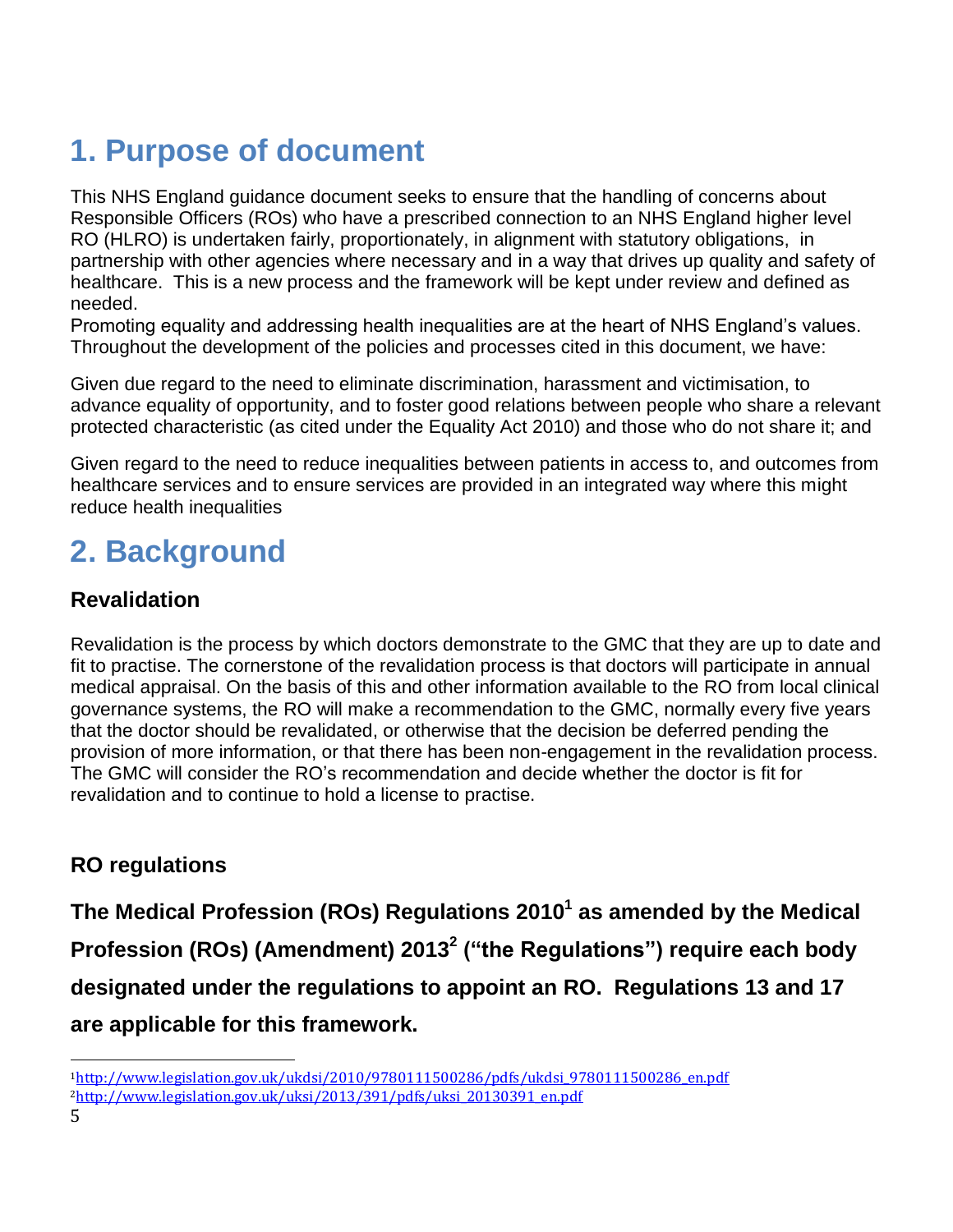### **3. Scope**

<span id="page-5-0"></span>This framework is to guide the processes for managing concerns about ROs who have a prescribed connection to the HLRO in the four regions of NHS England (North, South, Midlands & East, and London).

The Regulations set out the relevant prescribed connections between a designated body and its doctors and an RO. In accordance with these, the NHS England HLRO is the RO for a doctor if he/she is an RO in England, but who is *not* any one of the following:

- an RO for a Local Education and Training Board (LETB),
- an RO for either a Government department or executive agency of a Government department or a Non Departmental Public Body (NDPB) – except NHS England.

In addition the regional HLRO is the RO for any doctor employed in the regional team of NHS England who has no other employer or prescribed connection. If concerns are identified about a HLRO the framework will be followed in line with relevant regulations and regulators.

This framework guides the processes in relation to identifying concerns, storage of records and managing concerns brought to the attention of the HLRO and the oversight of investigation into ROs for relevant concerns. This framework does not cover the processes for pre-employment checks and routine management of appraisal and revalidation recommendations for ROs by the HLRO.

### **4. Aim of this guidance**

<span id="page-5-1"></span>For the HLRO there are complexities, in that a large number of the doctors who are ROs with a prescribed connection to him or her are employed by an organisation out-with NHS England. Therefore if there are concerns about ROs and there is no line management relationship, there is relevance in establishing a local decision making group (refer to section 7) to include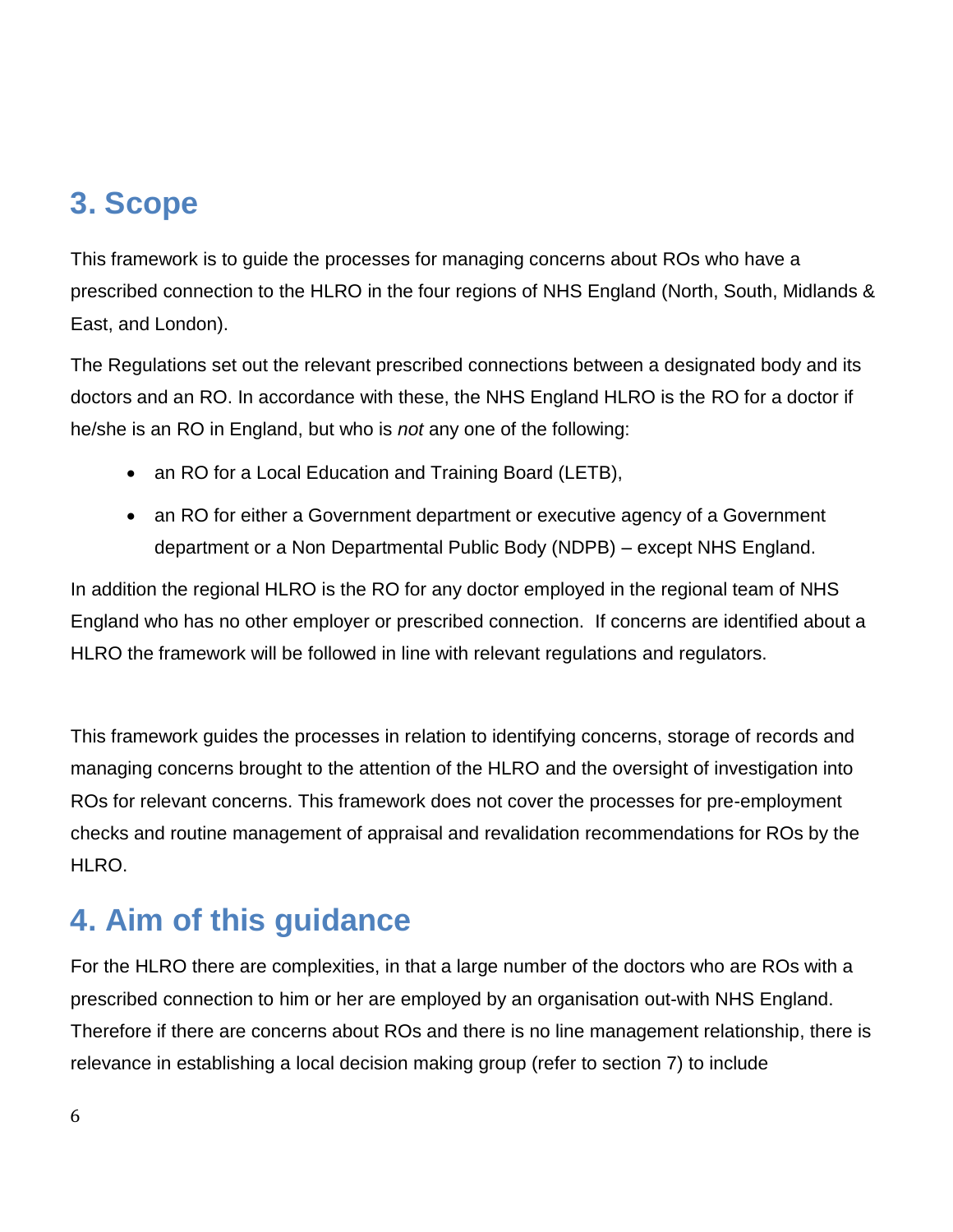representatives from the HLRO and the employing organisation. The RO regulations, however, require the HLRO to monitor the performance of all connected ROs, and take the appropriate action in line with relevant regulations should a concern arise.

This guidance identifies the framework for managing concerns by the HLRO and aims to bring a consistent, fair, proportionate approach in line with the Regulations, enacting changes or imposing sanction where necessary in order to improve patient safety and the quality of healthcare services.

### **5. Key principles**

<span id="page-6-0"></span>All those who are involved should ensure HLROs receive appropriate information about the performance of first tier ROs whose connection is to the HLRO. The key objectives of any actions undertaken by NHS England staff at all levels will be:

- protecting patients and the public, and enhancing their confidence in the NHS;
- identifying the possible causes of concern;
- ensuring equality and fairness of treatment and avoiding discrimination;
- being supportive of all those involved;
- safeguarding information, maintaining confidentiality and protecting whistleblowing identity as necessary;
- ensuring that action is based on reliable evidence; and
- keeping accurate records, remaining transparent in process and being open to scrutiny.

The HLRO may delegate these responsibilities to a named deputy within NHS England but will retain overall responsibility for the process.

## <span id="page-6-1"></span>**6. The nature of concerns**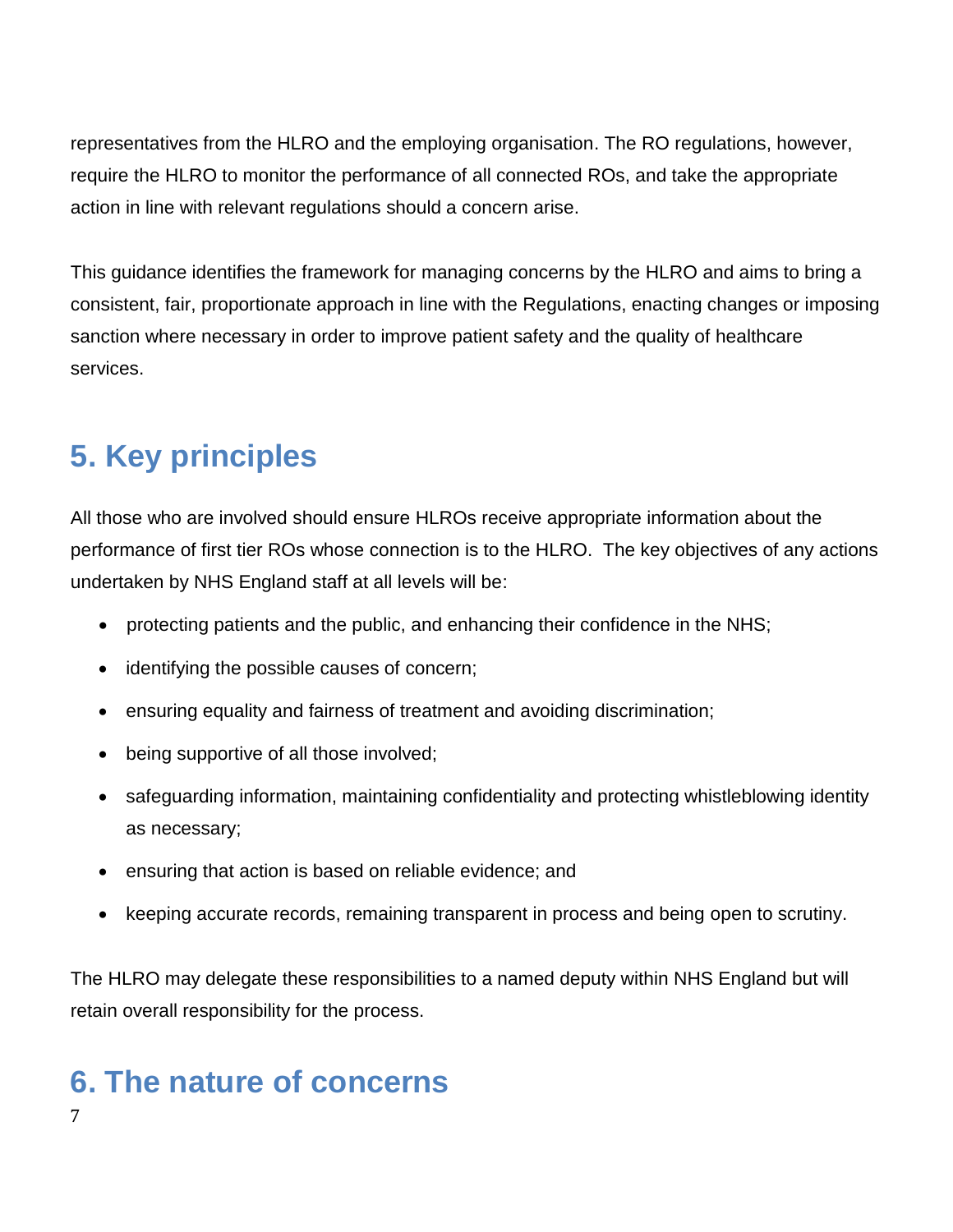By way of examples, concerns about a doctor with a prescribed connection to the HLRO may arise in the form of:

- Complaints made by patients, carers or relatives of patients;
- Concerns expressed by colleagues, including whistle-blowing concerns;
- Serious incident and never event reports;
- Adverse quality and performance measurements pertaining to individuals or the organisation of the first tier RO;
- Concerns by other agencies, including regulatory agencies, that the RO is not addressing their statutory responsibilities within their own organisation with due attention;
- System failures or leadership failures in the organisation's appraisal and revalidation or clinical governance processes, including any information of concern coming to light through the Framework for Quality Assurance, including the Annual Organisation Audit, Board Statement of Compliance, independent verification visit or any other method;
- Insufficient engagement with or insufficient presentation of evidence at annual appraisal;
- Referral of an RO to the GMC, which may not require the HLRO to be involved but the HLRO will respond appropriately.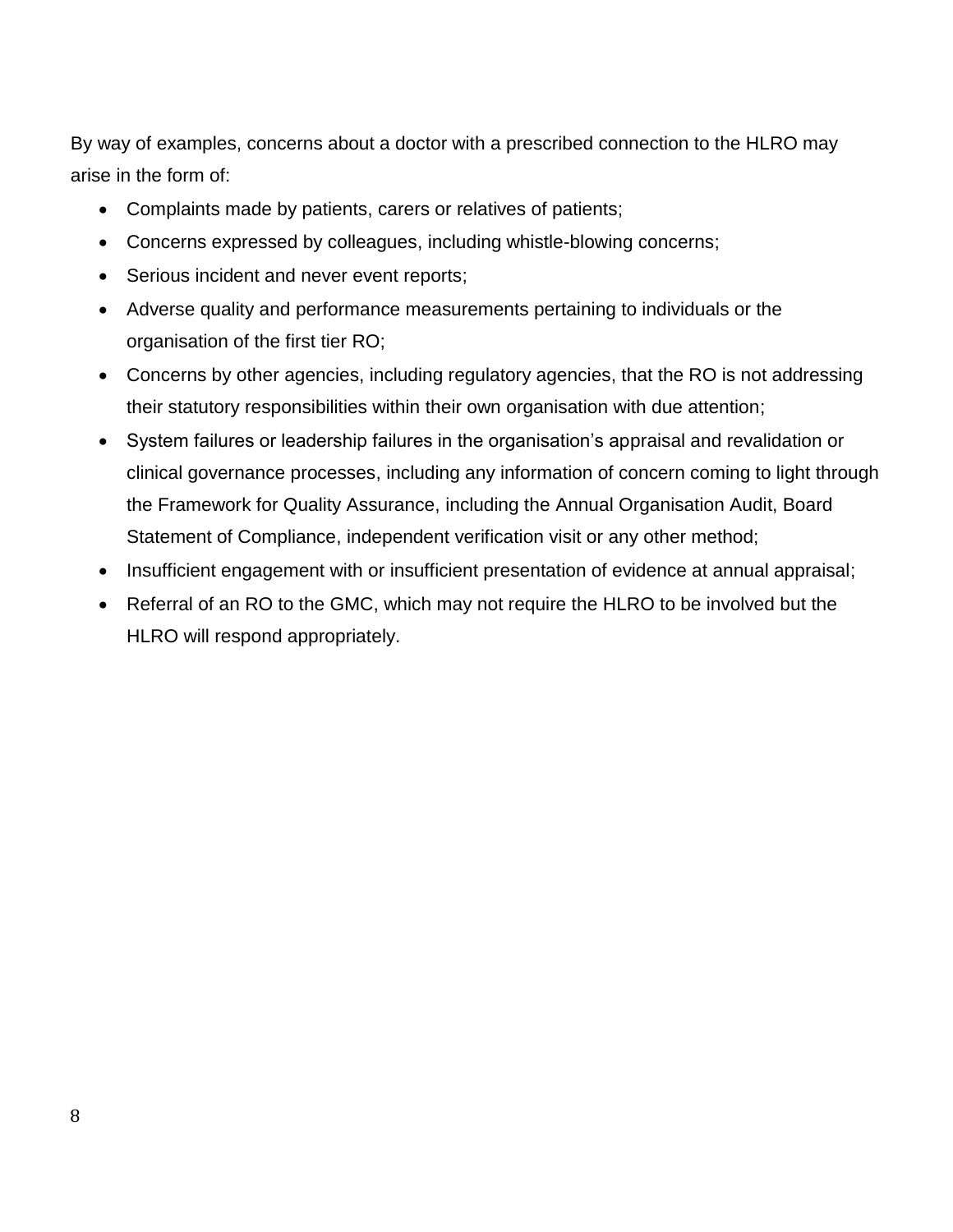### **7. Investigation**

<span id="page-8-0"></span>Concerns may be raised about an RO by/within an employing organisation as well as by a HLRO. If the concerns are raised by/within the employing organisation the CEO must contact the HLRO to notify them of the concern. In the case of a HLRO becoming aware of a concern about an RO, the HLRO will contact the CEO of the employing organisation to ensure they are aware of this. If a concern arises about an RO, an investigation may be deemed necessary and dealt with in the following way:

#### *Initial Assessment Phase*

The HLRO should:

- Ascertain if the CEO, General Manager, and/or Director of HR of the ROs designated body are aware of concerns;
- Ascertain if the RO works in other healthcare organisations and if they require informing;
- Ascertain the involvement of the GMC ELA and The National Clinical Assessment Service (NCAS) and involve where necessary;
- For designated bodies where the RO is also the owner, the CEO/board of the designated body (or equivalent) of the organisation will be consulted to ascertain the correct individuals
- In discussion with the above, and with appropriate colleagues establish a local decision making group, constituted from those recommended below\*, and taking into account all that is known in relation to the RO and designated body, take a judgment as to whether:
	- o An investigation is required, this judgement may include the use of a risk assessment relevant to the employing organisation
	- o The RO should continue undertaking RO duties

\*Resources for this group may include; CEO, Chair, HR Director, Lay person, Medical Director if different from RO and an external RO if not. The group should usually include at least 3 out of 4 of the above with the option for one to nominate a deputy. NCAS and the GMC ELA (may / could) be used in an advisory manner and informed of relevant investigations in line with the designated body's policy.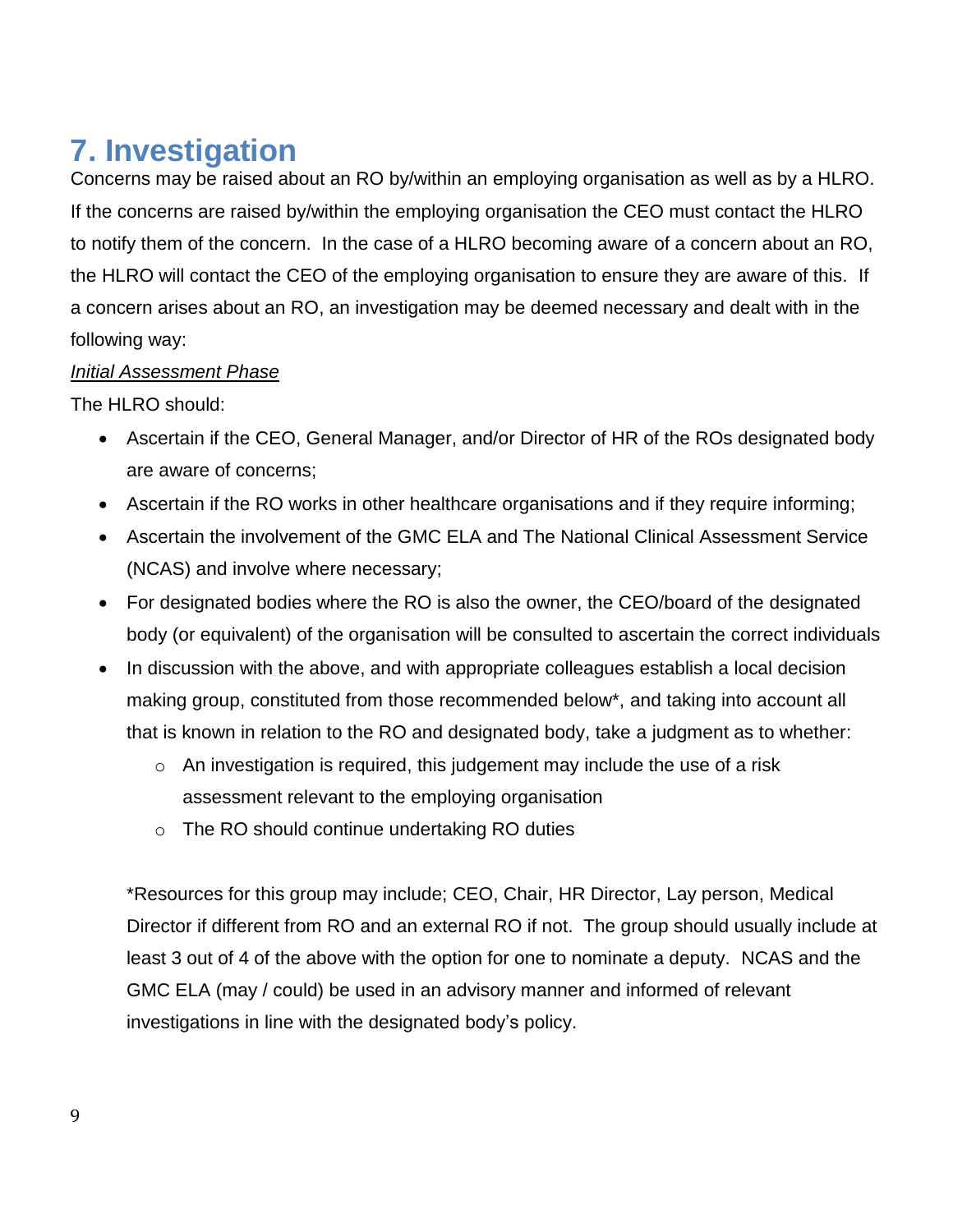Where possible and practical given the nature of the concern the local decision making group should meet face to face as a group. However, in some circumstances a teleconference may be a suitable alternate. It is the responsibility of the designated bodies CEO to ensure the appropriate participation of the membership to inform the decision of the group and assure the HLRO of this action.

• Should an investigation be necessary the HLRO must ensure the CEO of the employing organisation has the necessary resources to implement such an investigation.

#### *Investigation Phase*

The designated body's policy on concerns management where the RO is employed/contracted should be followed while appropriate investigation by the organisation is implemented. If an investigation is advised, the HLRO should ensure that an appropriate investigation takes place overseen by a case manager. The HLRO should advise the designated body on appointment of an appropriate case manager, an agreed Case Manager will keep all relevant parties up to date. NHS England will advise on the suitability of an investigator to carry out investigations regarding ROs and may provide assistance in sourcing a suitable investigator. Only in exceptional circumstances should the HLRO be the case manager.

The HLRO can advise if the investigation should be under existing Trust or designated body policies (such as those for Maintaining High Professional Standards or Acceptable Behaviour at work policies), or by exception if a separate investigation of an RO with distinct terms of reference is required and later adopted by the local decision making group.

Organisations may have a number of policies to support and manage RO concerns. In the absence of such policies or in circumstances of non-compliance by the organisation the HLRO may refer the concern to the Care Quality Commission or other regulator.

The HLRO will advise on the terms of reference, and these should be agreed with all parties including the HLRO and the local decision making group.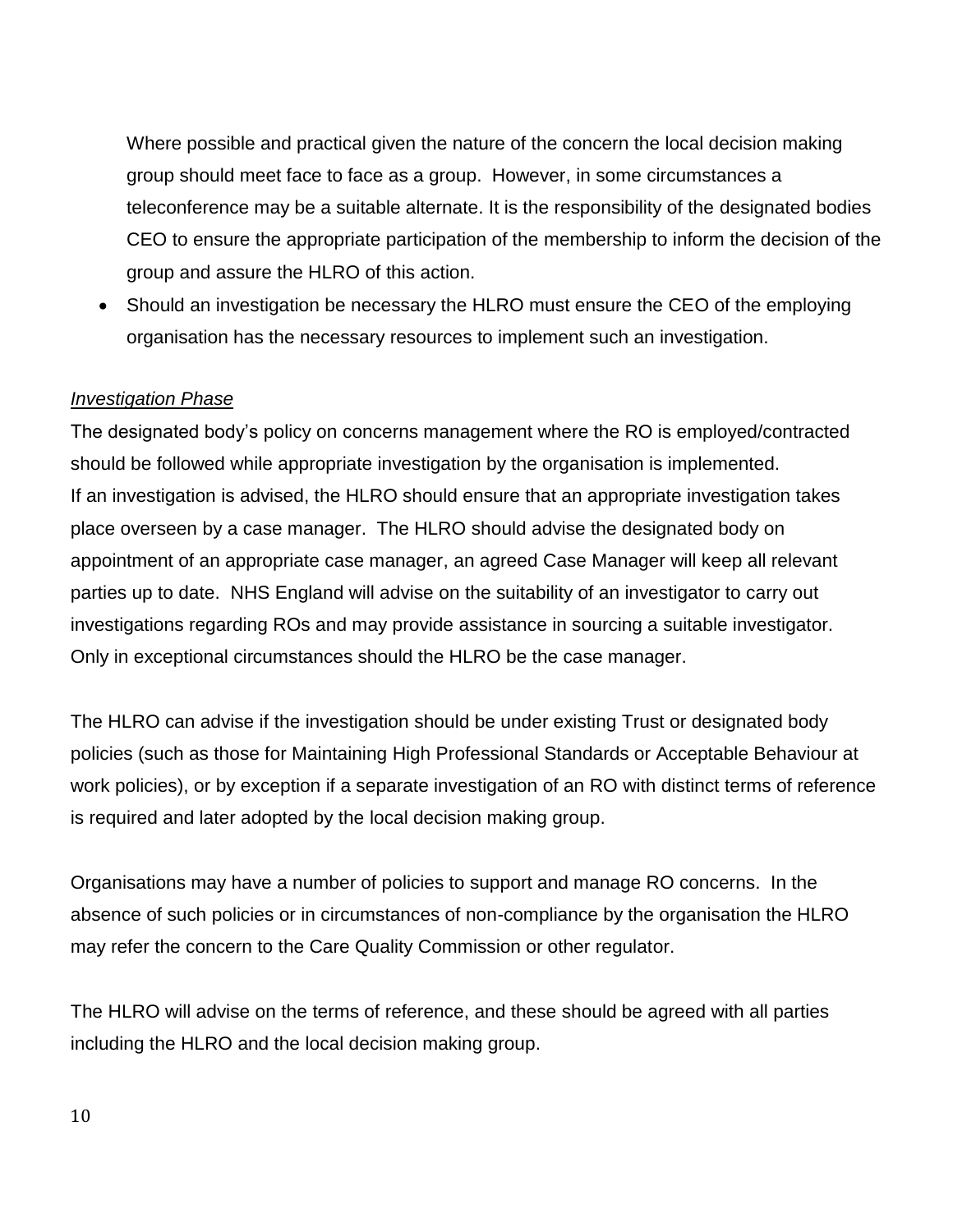It is the responsibility of the HLRO and the local decision making group to facilitate robust communications with the employing or contracting body of the RO at all stages of the investigation and to work collaboratively throughout the process following the employing organisations responding to concerns policy.

#### *Restriction of RO duties*

The regulations allow for a HLRO to recommend to the RO's employer/contractor that the practitioner should be excluded or have conditions or restrictions placed on their practice, should this be necessary. The HLRO cannot mandate this; however the organisation should consider carefully the HLRO's recommendation.

A judgement can be made as to whether any restrictions on duties apply to RO duties, and/or management practice, and/or clinical practice of the RO in the context of him/her being a medical manager and practitioner. These decisions will be case specific and will be guided by:

- any perceived risk to or threat to public/staff safety;
- where the presence of the RO might hamper an investigation;
- the estimated time for an investigation to take place;
- reputational risk to RO or designated body and the perceived seriousness of the concerns being investigated;
- views of GMC ELA, and in particular their confidence in receiving valid recommendations from the RO's office;
- views from other agencies, for example NCAS.

Ongoing monitoring of an RO, or monitoring of the response to a concern, maybe carried out via the agreed action plan or if appropriate via the medical appraisal outputs.

The HLRO can advise with regards to the appointment of an interim replacement should this be requested. The prescribed connection should continue between the RO and HLRO if still the formal RO with an interim RO in place, whilst the investigation is ongoing. On a case by case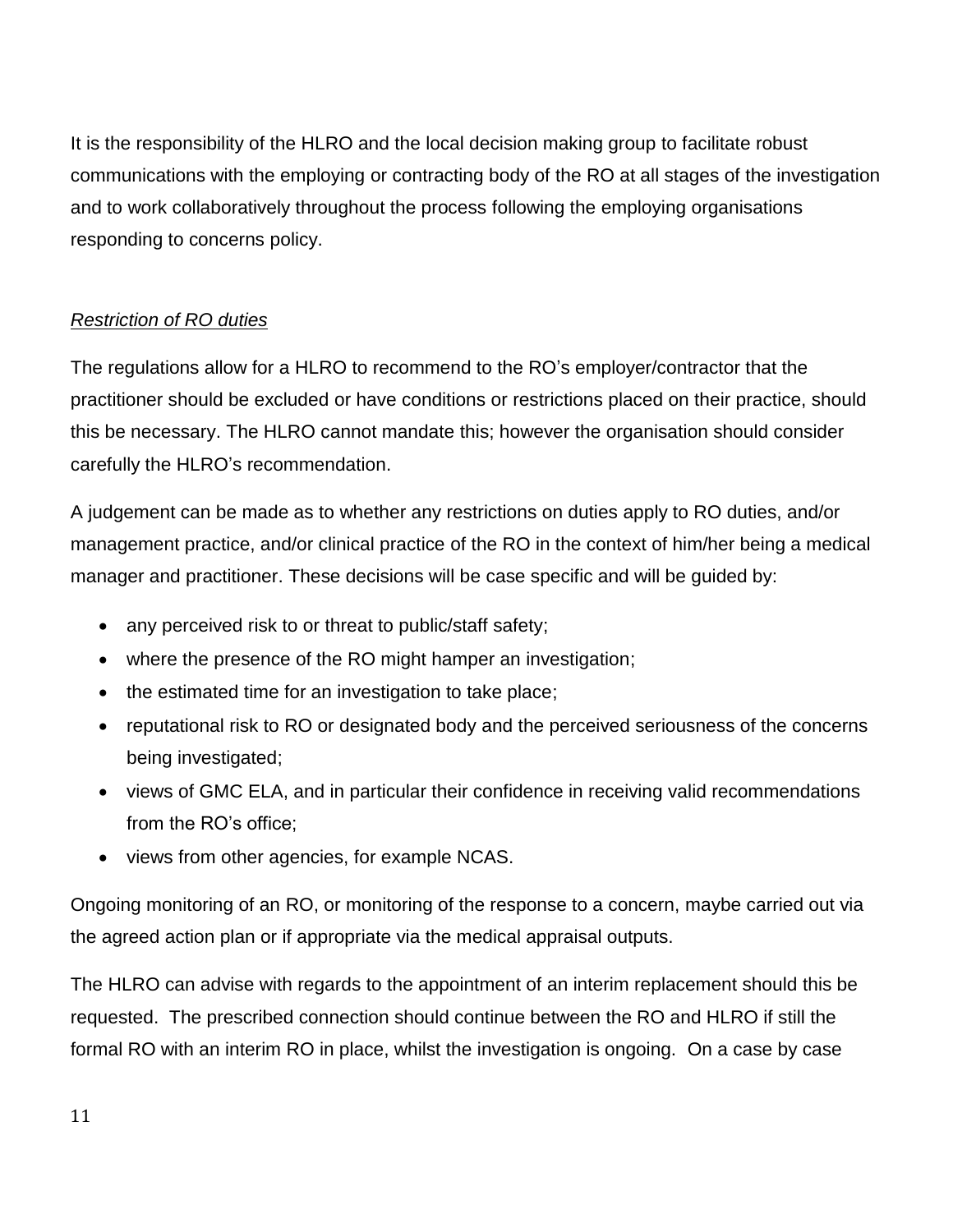basis it will be decided whether an interim RO is to be appointed, whilst an investigation is ongoing the HLRO role will be advisory to the CEO.

The HLRO will speak to the RO to keep him/her up to date with the information shared at all times as appropriate.

#### *Decision making*

The HLRO is empowered by the Regulations to take action and instigate necessary actions in association with the local decision making group. He/she may be required to do this with expediency in some instances.

Some smaller designated bodies may struggle to establish a local decision making group. In such circumstances in addition to an external RO; membership may be supported by the inclusion of appropriate external senior regional resources. This will ensure that the local decision making group has the appropriate membership whilst also providing an independent view and ensuring consistency.

#### *Possible Recommendations or Actions*

Once case investigation is complete the HLRO and local decision making group may recommend or take action pertinent to the context of the concerns:

- In relation to the recommendation for revalidation of the RO:
	- $\circ$  The HLRO may need to recommend the deferral of an RO's revalidation date in order to consider the outcome of ongoing or recently concluded local disciplinary processes or investigation, where this is material to the evaluation of the ROs fitness to practise. These processes are likely to relate to an RO's conduct or performance
	- o The HLRO may inform the GMC of non-engagement
- In relation to restriction of RO duties
	- o The HLRO may advise the designated body management /CEO that the RO should be supervised in clinical roles within the organisation, alternatively the HLRO may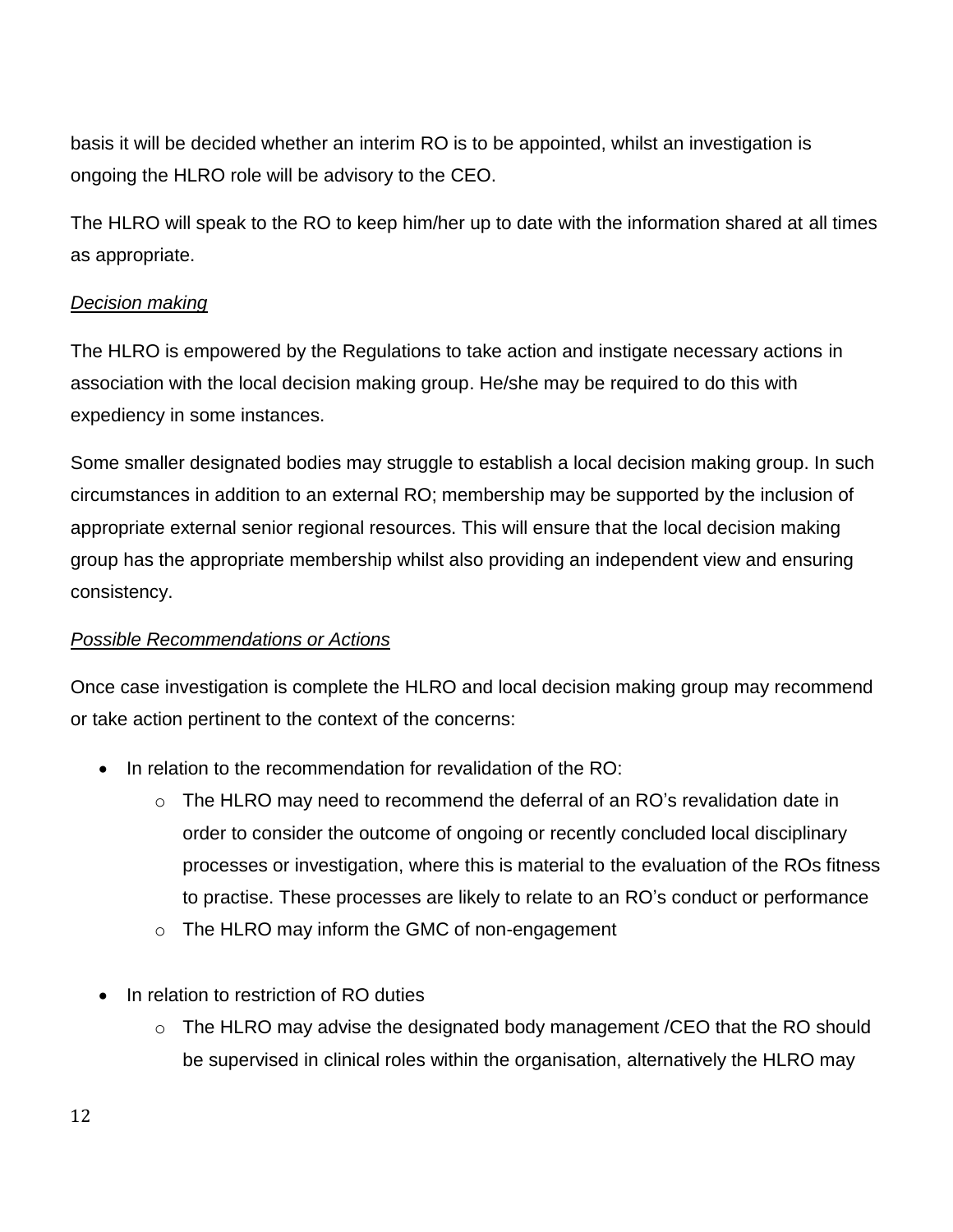seek information from the GMC around confidence in the recommendations being made by the RO

- In relation to the seriousness of concerns identified, referral to other agencies may be indicated
	- $\circ$  The HLRO may refer the matter to the GMC or to the police
	- $\circ$  The HLRO may alert the CQC if it is viewed that clinical governance systems are poor in the designated body
- To the employing or commissioning organisations of the doctor consider action as appropriate regarding the doctor in line with their relevant policy.

In the event that an RO under investigation chooses to step down from RO duties, whilst the remit of the HLRO in essence ends due to there being no prescribed connection, there is a professional duty with regard to patient safety which justifies the HLRO in continuing to be involved in the investigation and/or informing relevant agencies. In such circumstances guidance from the GMC ELA and NCAS may be appropriate.

#### *Appeals process*

As the HLRO is not directly accountable for decisions determining the employment or livelihood or contractual status of the RO, appeals procedures will be in line with the relevant designated body.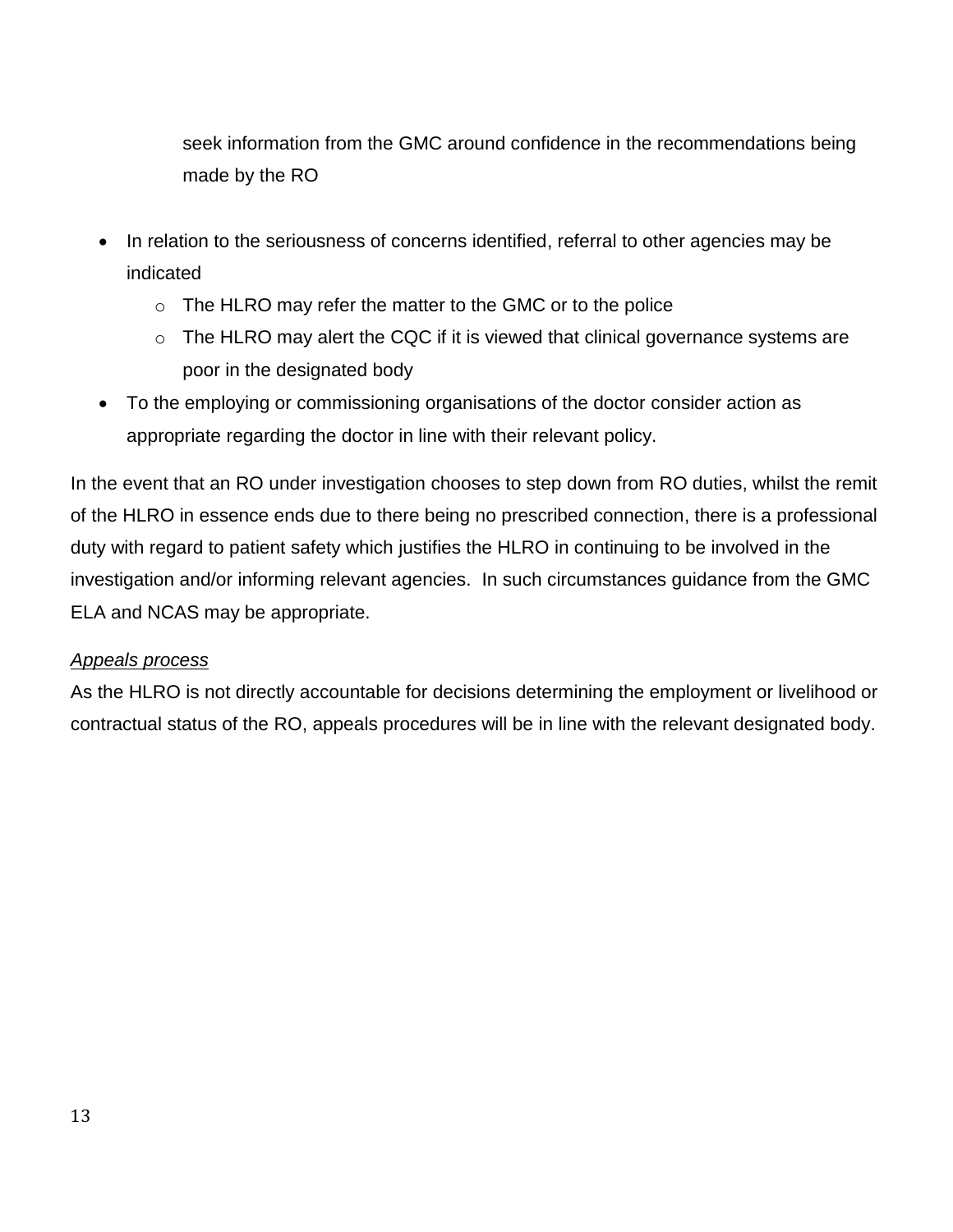### **8. Scope of responsibilities of the Higher Level Responsible Officer**

<span id="page-13-0"></span>The scope of responsibilities of the RO are identified in Regulation 17 (4) and 13. As Regulation 13 refer mainly to appraisal, Regulation 17(4) is most pertinent to this framework as it relates to conduct and performance.

### **9. Remediation**

<span id="page-13-1"></span>Remediation is a broad term covering a range of options including:

- reskilling or retraining to address an identified lack of knowledge;
- refresher or re-entry training to enable return to work after a period of absence;
- supervised clinical placements, possibly at a centre removed from the practitioner's normal place of clinical practice;
- occupational health referral and/or rehabilitation after an episode of ill health.

In principle, the responsibilities for remediation and support lie with the employing/contracting organisation. The HLRO and the local decision making group is able to advise on this process.

### **10. Ongoing review, learning and consistency**

<span id="page-13-2"></span>If there is a complex situation/investigation being handled by a specific NHS England region it may be helpful to seek advice from another regions' advisory group to ensure processes and decisions are consistent. Once an investigation is complete the learning should be shared across regions to ensure consistency, this will also inform the continuation of managing concerns framework development.